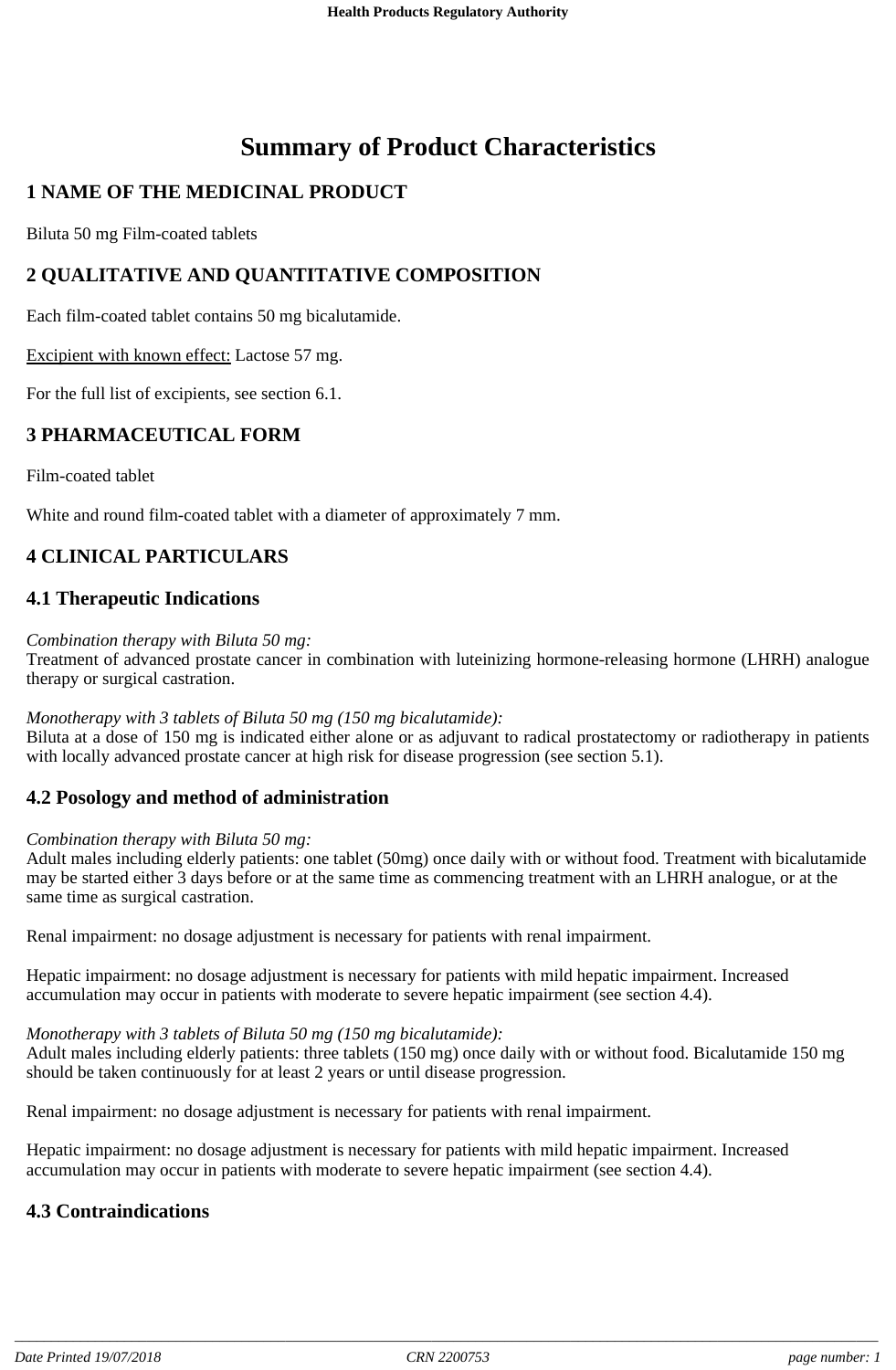Bicalutamide is contraindicated in females and children (see section 4.6).

Bicalutamide must not be given to any patient who has shown a hypersensitivity reaction to the active substance or to any of the excipients of this product listed in section 6.1.

Co-administration of terfenadine, astemizole or cisapride with bicalutamide is contraindicated (see section 4.5).

#### **4.4 Special warnings and precautions for use**

Initiation of treatment should be under the direct supervision of a specialist.

Bicalutamide is extensively metabolised in the liver. Data suggests that its elimination may be slower in subjects with severe hepatic impairment and this could lead to increased accumulation of bicalutamide. Therefore, bicalutamide should be used with caution in patients with moderate to severe hepatic impairment.

Periodic liver function testing should be considered due to the possibility of hepatic changes. The majority of changes are expected to occur within the first 6 months of bicalutamide therapy.

Severe hepatic changes and hepatic failure have been observed rarely with bicalutamide and fatal outcomes have been reported (see section 4.8). Bicalutamide therapy should be discontinued if changes are severe.

Bicalutamide has been shown to inhibit cytochrome P450 (CYP 3A4), as such caution should be exercised when coadministered with drugs metabolised predominantly by CYP 3A4 (see sections 4.3 and 4.5).

Androgen deprivation therapy may prolong the QT interval. In patients with a history of or risk factors for QT prolongation and in patients receiving concomitant medicinal products that might prolong the QT interval (see section 4.5) physicians should assess the benefit risk ratio including the potential for Torsade de pointes prior to initiating bicalutamide therapy.

#### *Combination therapy with Biluta 50 mg:*

A reduction in glucose tolerance has been observed in males receiving LHRH agonists. This may manifest as diabetes or loss of glycaemic control in those with pre-existing diabetes. Consideration should therefore be given to monitoring blood glucose in patients receiving bicalutamide in combination with LHRH agonists.

#### *Monotherapy with 3 tablets of Biluta 50 mg (150 mg bicalutamide):*

For patients who have an objective progression of disease together with elevated PSA, cessation of bicalutamide therapy should be considered.

This medicinal product contains lactose. Patients with rare hereditary problems of galactose intolerance, the Lapp lactase deficiency or glucose-galactose malabsorption should not take this medicine.

#### **4.5 Interaction with other medicinal products and other forms of interaction**

There is no evidence of any pharmacodynamic or pharmacokinetic interactions between bicalutamide and LHRH analogues.

*In vitro* studies have shown that R-bicalutamide is an inhibitor of CYP 3A4, with lesser inhibitory effects on CYP 2C9, 2C19 and 2D6 activity.

Although clinical studies using antipyrine as a marker of cytochrome P450 (CYP) activity showed no evidence of a drug interaction potential with bicalutamide, mean midazolam exposure (AUC) was increased by up to 80%, after coadministration of bicalutamide for 28 days. For drugs with a narrow therapeutic index such an increase could be of relevance. As such, concomitant use of terfenadine, astemizole and cisapride is contraindicated (see section 4.3) and caution should be exercised with the co-administration of bicalutamide with compounds such as cyclosporin and calcium channel blockers. Dosage reduction may be required for these drugs particularly if there is evidence of enhanced or adverse drug effetc. For ciclosporin, it is recommended that plasma concentrations and clinical condition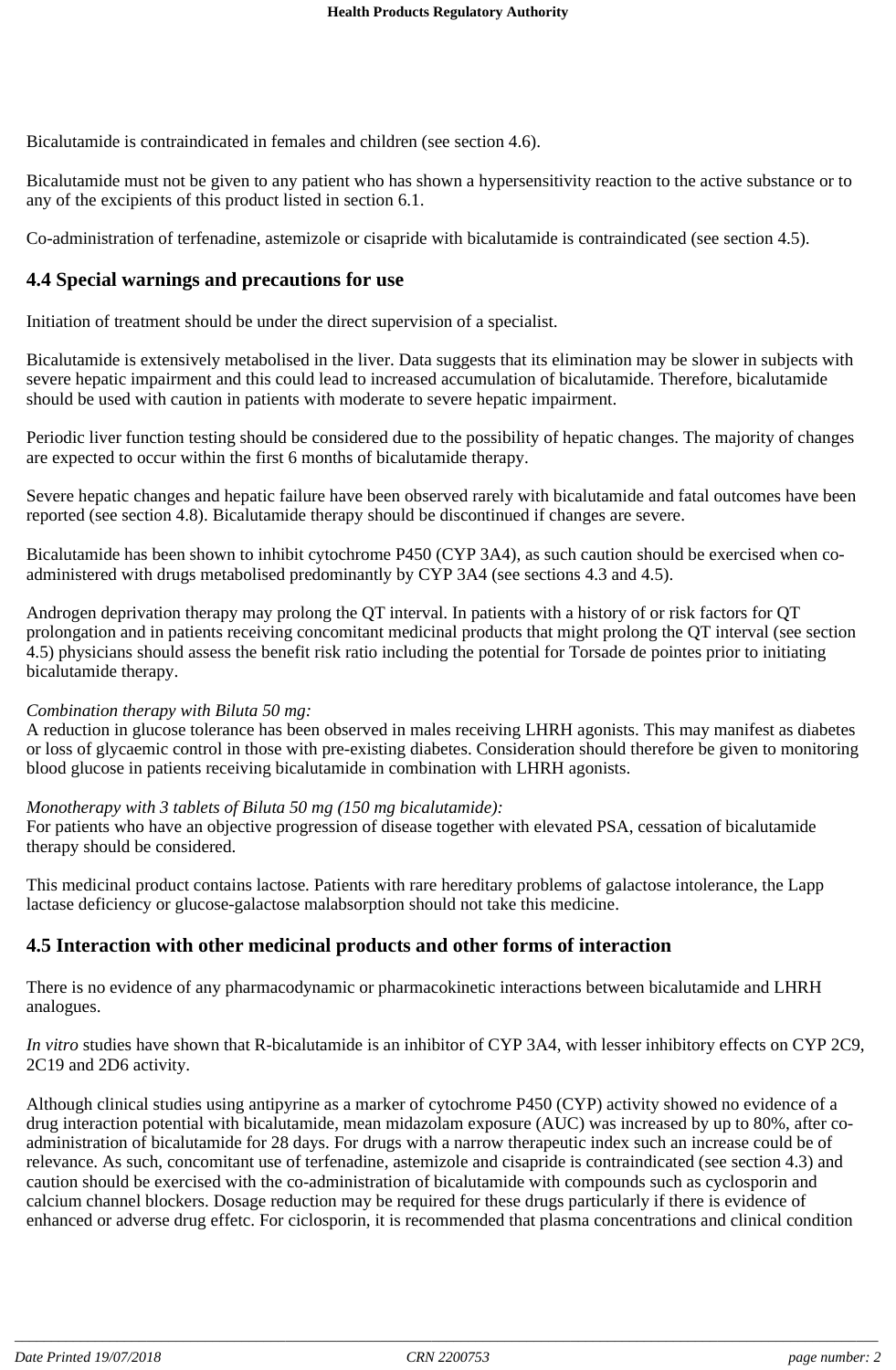are closely monitored following initiation or cessation of bicalutamide therapy.

Caution should be exercised when prescribing bicalutamide with other drugs which may inhibit drug oxidation e.g. cimetidine and ketoconazole. In theory, this could result in increased plasma concentrations of bicalutamide which theoretically could lead to an increase in side effects.

*In vitro* studies have shown that bicalutamide can displace the coumarin anticoagulant, warfarin, from its protein binding sites. It is therefore recommended that if bicalutamide is started in patients who are already receiving coumarin anticoagulants, prothrombin time should be closely monitored.

Since androgen deprivation treatment may prolong the QT interval, the concomitant use of bicalutamide with medicinal products known to prolong the QT interval or medicinal products able to induce Torsade de pointes such as class IA (e.g. quinidine, disopyramide) or class III (e.g. amiodarone, sotalol, dofetilide, ibutilide) antiarrhythmic medicinal products, methadone, moxifloxacin, antipsychotics, etc. should be carefully evaluated (see section 4.4).

### **4.6 Fertility, pregnancy and lactation**

Bicalutamide is contraindicated in females and must not be given to pregnant women or nursing mothers.

#### **4.7 Effects on ability to drive and use machines**

Bicalutamide is unlikely to impair the ability of patients to drive or operate machinery. However, it should be noted that occasionally dizziness or somnolence may occur. Any affected patients should exercise caution.

### **4.8 Undesirable effects**

In this section undesirable effects are defined as follows:

Very common ( $\geq$ 1/10); common ( $\geq$ 1/100 to <1/10); uncommon ( $\geq$ 1/1,000 to <1/100); rare ( $\geq$ 1/10,000 to <1/1,000); very rare (<1/10,000), not known (cannot be estimated form the available data).

| <b>System Organ</b><br><b>Class</b>          | <b>Frequency</b> | <b>Bicalutamide 150 mg</b><br>(monotherapy)     | <b>Bicalutamide 50 mg</b><br>(+ LHRH analogue)                                                                 |
|----------------------------------------------|------------------|-------------------------------------------------|----------------------------------------------------------------------------------------------------------------|
| Blood and<br>lymphatic                       | Very common      |                                                 | Anaemia                                                                                                        |
| system<br>disorders                          | Common           | Anaemia                                         |                                                                                                                |
| Immune<br>system<br>disorders                | Uncommon         | Hypersensitivity,<br>angioedema and urticaria   | Hypersensitivity,<br>angioedema and urticaria                                                                  |
| Metabolism<br>and nutrition<br>disorders     | Common           | Decreased appetite                              | Decreased appetite                                                                                             |
| Psychiatric<br>disorders                     | Common           | Decreased libido,<br>Depression                 | Decreased libido,<br>Depression                                                                                |
| <b>Nervous</b><br>System<br><b>Disorders</b> | Very common      |                                                 | <b>Dizziness</b>                                                                                               |
|                                              | Common           | Dizziness, Somnolence                           | Somnolence                                                                                                     |
| Cardiac<br>disorders                         | Common           |                                                 | Myocardial infarction<br>(fatal outcomes have been<br>reported) <sup>1</sup> , Cardiac<br>failure <sup>1</sup> |
|                                              | Not known        | QT prolongation (see<br>section 4.4 and $4.5$ ) | QT prolongation (see<br>section 4.4 and $4.5$ )                                                                |
| Vascular                                     | Very common      |                                                 | Hot flush                                                                                                      |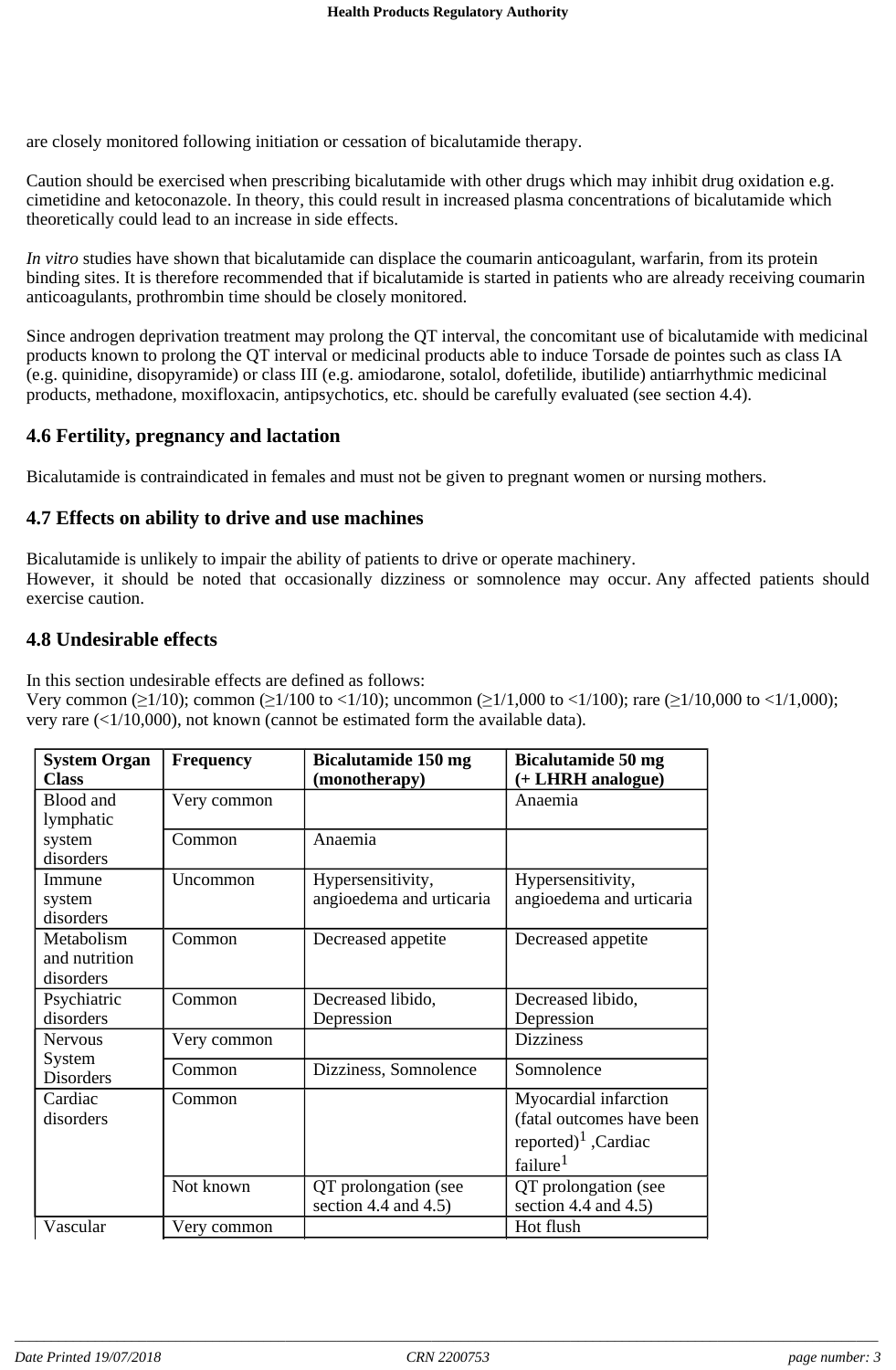| disorders                                                | Common      | Hot flush                                                                        |                                                                                  |
|----------------------------------------------------------|-------------|----------------------------------------------------------------------------------|----------------------------------------------------------------------------------|
| Respiratory,<br>thoracic and<br>mediastinal<br>disorders | Uncommon    | Interstitial lung disease <sup>2</sup><br>(fatal outcomes have been<br>reported) | Interstitial lung disease <sup>2</sup><br>(fatal outcomes have been<br>reported) |
| Gastrointestinal<br>disorders                            | Very common |                                                                                  | Abdominal pain,<br>Constipation, Nausea                                          |
|                                                          | Common      | Abdominal pain,<br>Constipation, Dyspepsia,<br>Flatulence, Nausea                | Dyspepsia, Flatulence                                                            |
| Hepato-biliary<br>disorders                              | Common      | Hepatotoxicitiy, jaundice,<br>hypertransaminasaemia <sup>3</sup>                 | Hepatotoxicitiy, jaundice,<br>hypertransaminasaemia <sup>3</sup>                 |
|                                                          | Rare        | Hepatic failure <sup>4(</sup> fatal<br>outcomes have been<br>reported)           | Hepatic failure $4$ (fatal<br>outcomes have been<br>reported)                    |
| Skin and                                                 | Very common | Rash                                                                             |                                                                                  |
| subcutaneous<br>tissue disorders                         | Common      | Alopecia, Hirsuitism/hair<br>re-growth, Dry skin <sup>5</sup> ,<br>Pruritis      | Alopecia, Hirsuitism/hair<br>re-growth, Dry skin,<br>Pruritis, Rash              |
|                                                          | Rare        | Photosensitivity                                                                 | Photosensitivity                                                                 |
| Renal and                                                | Very common |                                                                                  | Haematuria                                                                       |
| urinary<br>disorders                                     | Common      | Haematuria                                                                       |                                                                                  |
| Reproductive<br>system and                               | Very common | Gynaecomastia and breast<br>tenderness <sup>6</sup>                              | Gynaecomastia and<br>breast tenderness <sup>7</sup>                              |
| breast disorders                                         | Common      | Erectile dysfunction                                                             | Erectile dysfunction                                                             |
| General<br>disorders and                                 | Very common | Asthenia                                                                         | Asthenia, Oedema                                                                 |
| administration<br>site conditions                        | Common      | Chest pain, Oedema                                                               | Chest pain                                                                       |
| Investigations                                           | Common      | Weight increased                                                                 | Weight increased                                                                 |

<sup>1</sup> Observed in a pharmaco-epidemiology study of LHRH agonists and anti-androgens used in the treatment of prostate cancer. The risk appeared to be increased when bicalutamide 50 mg was used in combination with LHRH agonists, but no increase in risk was evident when bicalutamide 150 mg was used as a monotherapy to treat prostate cancer.

- $2$  Listed as an adverse drug reaction following review of post-marketed data. Frequency has been determined from the incidence of reported adverse events of interstitial pneumonia in the randomised treatment period of the 150 mg EPC studies.
- $3$  Hepatic changes are rarely severe and were frequently transient, resolving or improving with continued therapy or following cessation of therapy (see section 4.4).
- <sup>4</sup> Listed as an adverse drug reaction following review of post-marketed data. Frequency has been determined from the incidence of reported adverse events of hepatic failure in patients receiving treatment in the open-label bicalutamide arm of the 150 mg EPC studies.
- <sup>5</sup> Due to the coding conventions used in the EPC studies, adverse events of 'dry skin' were coded under the COSTART term of 'rash'. No separate frequency descriptor can therefore be determined for the 150 mg bicalutamide dose however the same frequency as the 50 mg dose is assumed.
- $6$  The majority of patients receiving bicalutamide 150 mg as monotherapy experience gynaecomastia and/or breast pain. In studies these symptoms were considered to be severe in up to 5% of the patients. Gynaecomastia may not resolve spontaneously following cessation of therapy, particularly after prolonged treatment.
- $<sup>7</sup>$  May be reduced by concomitant castration.</sup>

## **Reporting of suspected adverse reactions**

Reporting suspected adverse reactions after authorisation of the medicinal product is important. It allows continued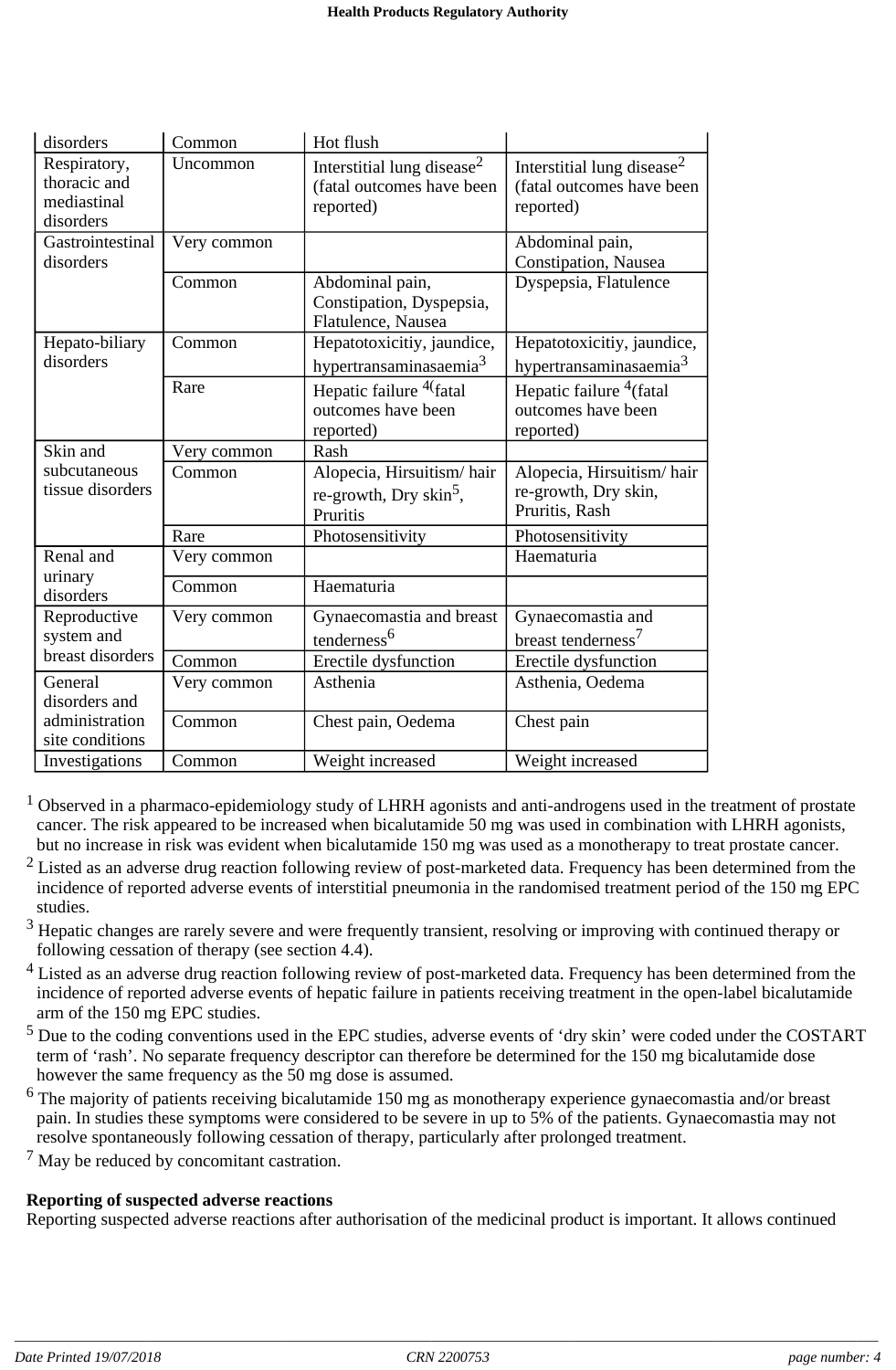monitoring of the benefit/risk balance of the medicinal product. Healthcare professionals are asked to report any suspected adverse reactions via HPRA Pharmacovigilance, Earlsfort Terrace, IRL - Dublin 2; Tel: +353 1 6764971; Fax: +353 1 6762517. Website: www.hpra.ie; E-mail: medsafety@hpra.ie.

### **4.9 Overdose**

There is no human experience of over dosage. There is no specific antidote; treatment should be symptomatic. Dialysis may not be helpful, since bicalutamide is highly protein bound and is not recovered unchanged in the urine. General supportive care, including frequent monitoring of vital signs, is indicated.

## **5 PHARMACOLOGICAL PROPERTIES**

### **5.1 Pharmacodynamic properties**

Pharmacotherapeutic group: Hormone antagonists and related agents, anti-androgens, ATC code: L02B B03

#### Mechanism of action

Bicalutamide is a non-steroidal antiandrogen, devoid of other endocrine activity. It binds to androgen receptors without activating gene expression, and thus inhibits the androgen stimulus. Regression of prostatic tumours results from this inhibition. Clinically, discontinuation of bicalutamide can result in antiandrogen withdrawal syndrome in a subset of patients.

Bicalutamide is a racemate with its antiandrogenic activity being almost exclusively in the (R)-enantiomer.

#### Clinical efficacy and safety

Bicalutamide 150 mg was studied as a treatment for patients with localised (T1-T2, N0 or NX, M0) or locally advanced (T3-T4, any N, M0; T1-T2, N+, M0) non metastatic prostate cancer in a combined analysis of three placebo controlled, double-blind studies in 8113 patients, where bicalutamide 150 mg was given as immediate hormonal therapy or as adjuvant to radical prostatectomy or radiotherapy, (primarily external beam radiation). At 7.4 years median follow up, 27.4% and 30.7% of all bicalutamide and placebo treated patients, respectively, had experienced objective disease progression.

A reduction in risk of objective disease progression was seen across most patient groups but was most evident in those at highest risk of disease progression. Therefore, clinicians may decide that the optimum medical strategy for a patient at low risk of disease progression, particularly in the adjuvant setting following radical prostatectomy, may be to defer hormonal therapy until signs that the disease is progressing.

No overall survival difference was seen at 7.4 years median follow up with 22.9% mortality (HR=0.99; 95% CI 0.91 to 1.09). However, some trends were apparent in exploratory subgroup analyses.

Progression-free survival and overall survival data for patients with locally advanced disease are summarised in the following tables:

Table 1: Progression-free survival in locally advanced disease by therapy sub-group

| Analysis population | Events $(\% )$ in | Events $(\% )$ in | Hazard ratio                  |
|---------------------|-------------------|-------------------|-------------------------------|
|                     | bicalutamide      | placebo patients  | $(95\% \text{ CI})$           |
|                     | patients          |                   |                               |
| Watchful waiting    | 193/335 (57.6)    | 222/322 (68.9)    | $0.60$ (0.49 to 0.73)         |
| Radiotherapy        | 66/161(41.0)      | 86/144(59.7)      | $0.56(0.40 \text{ to } 0.78)$ |
| Radical             | 179/870 (20.6)    | 213/849 (25.1)    | $0.75(0.61 \text{ to } 0.91)$ |
| prostatectomy       |                   |                   |                               |

**Table 2:** Overall survival in locally advanced disease by therapy sub-group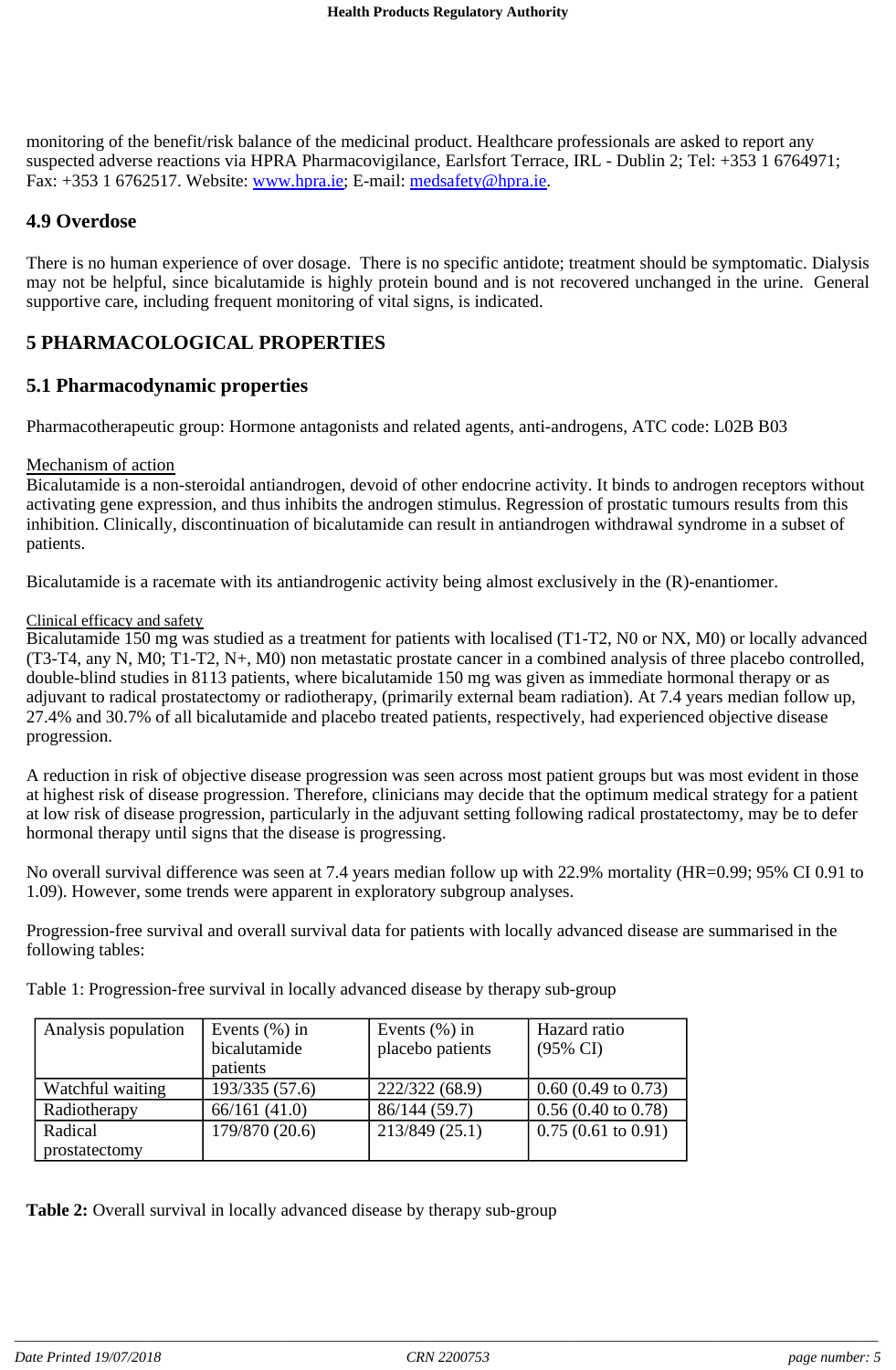| Analysis population | Deaths $(\% )$ in<br>bicalutamide<br>patients | Deaths $(\% )$ in<br>placebo patients | Hazard ratio<br>$(95\% \text{ CI})$ |
|---------------------|-----------------------------------------------|---------------------------------------|-------------------------------------|
| Watchful waiting    | 164/335(49.0)                                 | 183/322 (56.8)                        | $0.81(0.66 \text{ to } 1.01)$       |
| Radiotherapy        | 49/161(30.4)                                  | 61/144(42.4)                          | $0.65(0.44 \text{ to } 0.95)$       |
| Radical             | 137/870 (15.7)                                | 122/849 (14.4)                        | $1.09$ (0.85 to 1.39)               |
| prostatectomy       |                                               |                                       |                                     |

For patients with localised disease receiving bicalutamide alone, there was no significant difference in progression free survival. In these patients there was also a trend toward decreased survival compared with placebo patients (HR=1.16; 95% CI 0.99 to 1.37). In view of this, the benefit-risk profile for the use of bicalutamide is not considered favourable in this group of patients.

#### **5.2 Pharmacokinetic properties**

#### Absorption

Bicalutamide is well absorbed following oral administration. There is no evidence of any clinically relevant effect of food on bioavailability.

#### **Distribution**

The (S)-enantiomer is rapidly cleared relative to the (R)-enantiomer, the latter having a plasma elimination half-life of about 1 week.

On daily administration of bicalutamide, the (R)-enantiomer accumulates about 10 fold in plasma as a consequence of its long half-life.

Steady state plasma concentrations of the (R)-enantiomer of approximately 9  $\mu$ g/ml are observed during daily administration of 50 mg doses of bicalutamide. At steady state the predominantly active (R)-enantiomer accounts for 99% of the total circulating enantiomers.

The pharmacokinetics of the (R)-enantiomer are unaffected by age, renal impairment or mild to moderate hepatic impairment. There is evidence that for subjects with severe hepatic impairment, the (R)-enantiomer is more slowly eliminated from plasma.

#### Biotransformation and Elimination

Bicalutamide is highly protein bound (racemate 96%, R-bicalutamide 99.6%) and extensively metabolised (via oxidation and glucuronidation): Its metabolites are eliminated via the kidneys and bile in approximately equal proportions. After excretion in the bile, hydrolysis of the glucuronides takes place. In the urine scarcely altered bicalutamide is found.

In a clinical study the mean concentration of (R)-bicalutamide in semen of men receiving bicalutamide 150 mg was 4.9 microgram/ml. The amount of bicalutamide potentially delivered to a female partner during intercourse is low and equates to approximately 0.3 microgram/kg. This is below that required to induce changes in offspring of laboratory animals.

#### **5.3 Preclinical safety data**

Bicalutamide is a potent antiandrogen and a mixed function oxidase enzyme inducer in animals. Target organ changes, including tumour induction, in animals, are related to these activities. None of the findings in the preclinical testing is considered to have relevance to the treatment of advanced prostate cancer patients.

## **6 PHARMACEUTICAL PARTICULARS**

#### **6.1 List of excipients**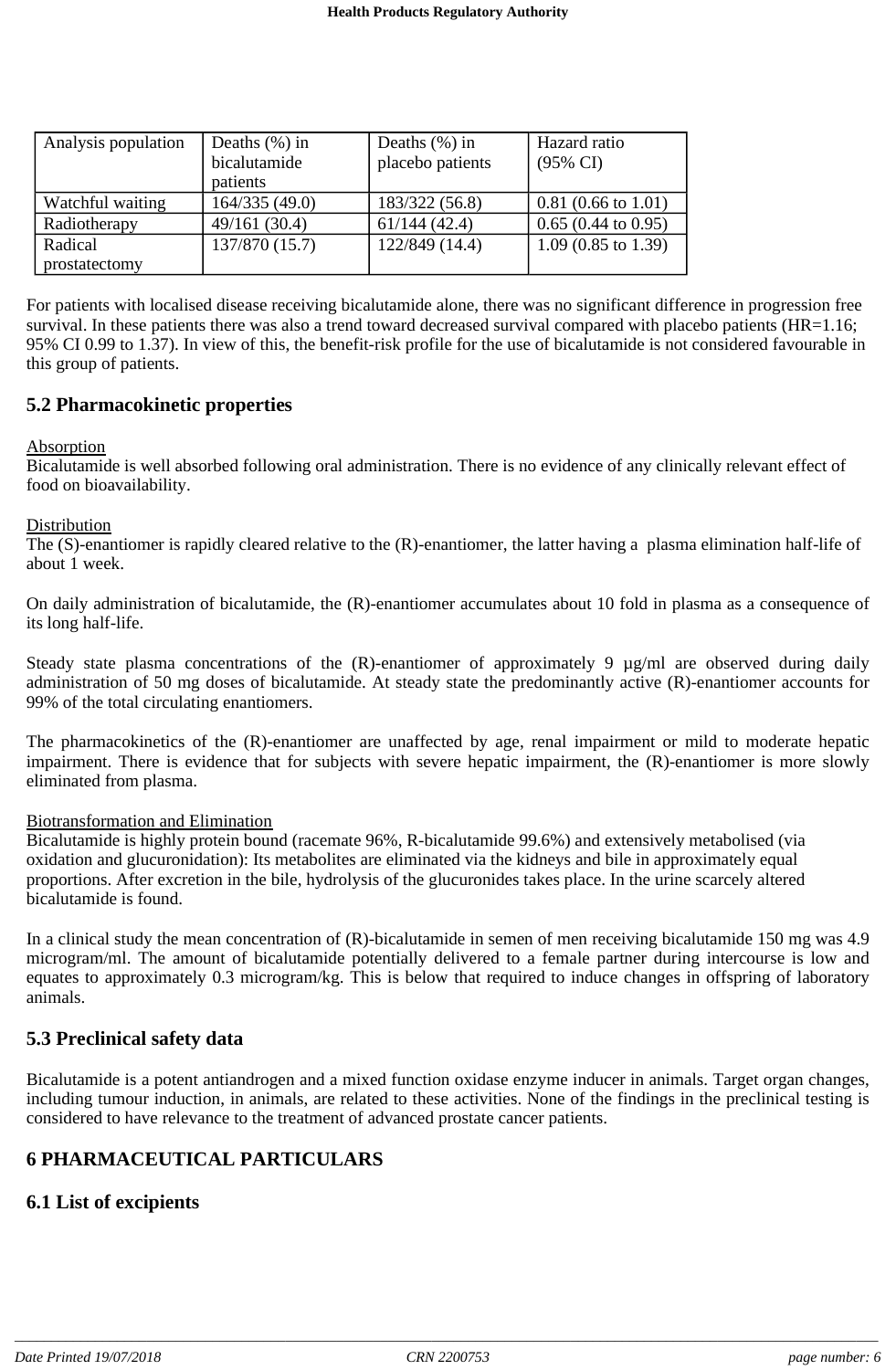Tablet core: Lactose monohydrate Sodium starch glycolate type A Povidone K 30 (E1201) Maize starch Magnesium stearate (E572)

Tablet coating: Methylcellulose Titanium dioxide (E171) Triacetin (E1518)

## **6.2 Incompatibilities**

Not applicable.

## **6.3 Shelf life**

2 years

## **6.4 Special precautions for storage**

Do not store above 25° C.

### **6.5 Nature and contents of container**

PVC/Aclar//Al blister: 10, 28, 30, 56, 84, 90 or 100 film-coated tablets. PVC/Aclar//Al unit dose blister: 100 film-coated tablets.

The blisters are packed in carton boxes.

Not all pack sizes may be marketed.

#### **6.6 Special precautions for disposal**

No special requirements.

#### **7 MARKETING AUTHORISATION HOLDER**

Rowex Ltd Bantry Co. Cork

## **8 MARKETING AUTHORISATION NUMBER**

PA0711/100/001

## **9 DATE OF FIRST AUTHORISATION/RENEWAL OF THE AUTHORISATION**

Date of first authorisation: 27th April 2007

Date of last renewal: 1st October 2011

## **10 DATE OF REVISION OF THE TEXT**